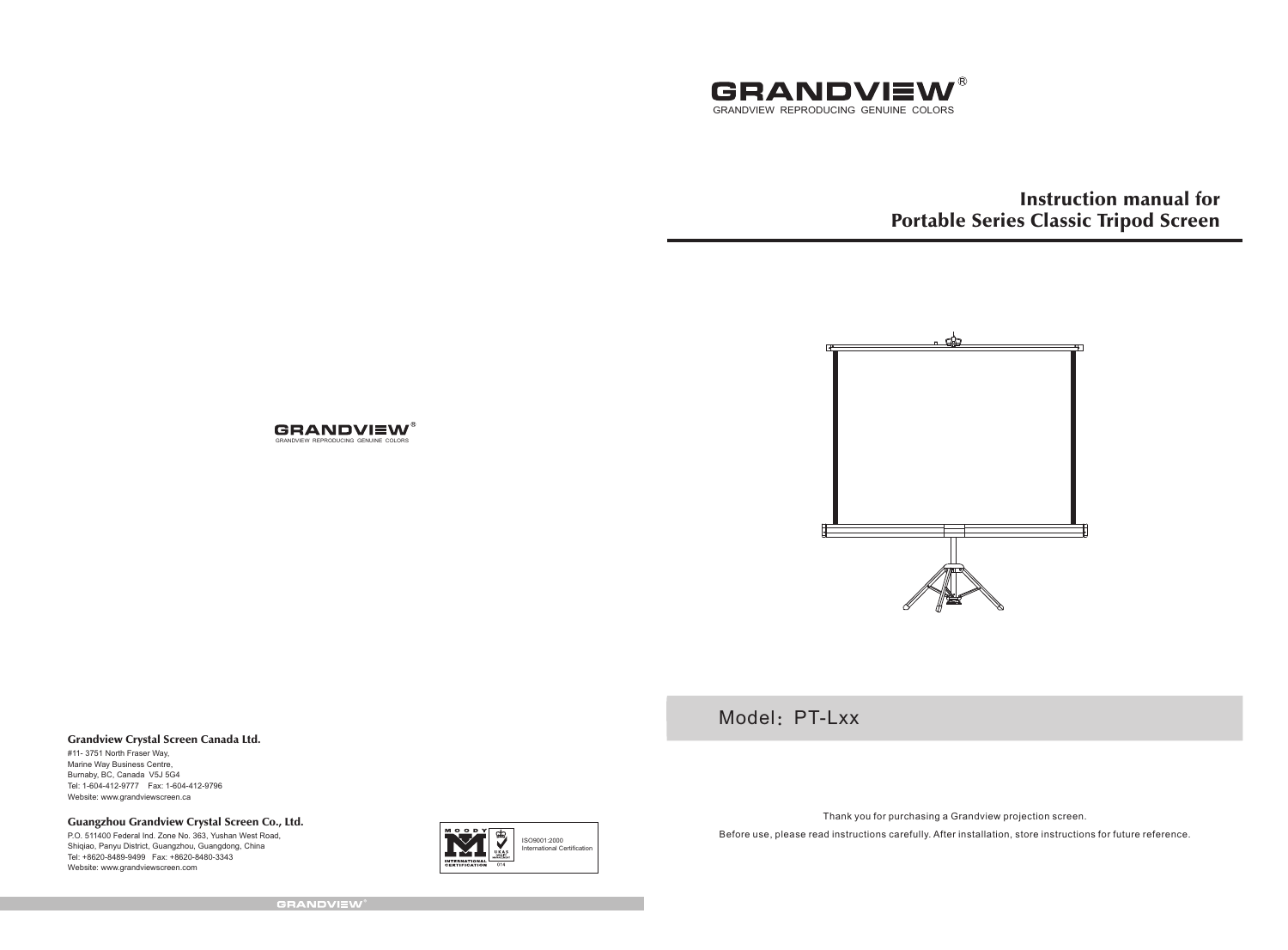### Description



### Warnings

- 1. Please make sure the Tripod stand is fully extending during using, this can assure stability and safety.
- 2. You can lower down the screen height according to adjusting the height of Adjusting uphold bar. But please hold the Adjusting uphold bar first then press the Magic button(refer to step 3 of Screen retraction for detail), while not it would lead to damage to the screen.
- 3. There is a nail at the middle of screen Top bar, please make sure it to be locked onto the slot nearby the Plastic handle. Otherwise it would cause damage during carrying.
- 4. During retracting, please make sure the Plastic hook lock into a hole on the housing.
- 5. After folding the screen, make sure that the security lock is turned to Locked position. otherwise, accident or damage of the screen would happen.





Refrain from hanging anything on the screen as it may cause the screen to fall.

Please contact your local dealer for repairs or maintenance. Please contact our company if you have any further questions. Avoid taking apart the fixtures yourself. Loose parts may cause the screen to fall.

Do not take apart and replace with unknown parts. If there are any problems, please contact your local dealer. Product specifications are subject to change.

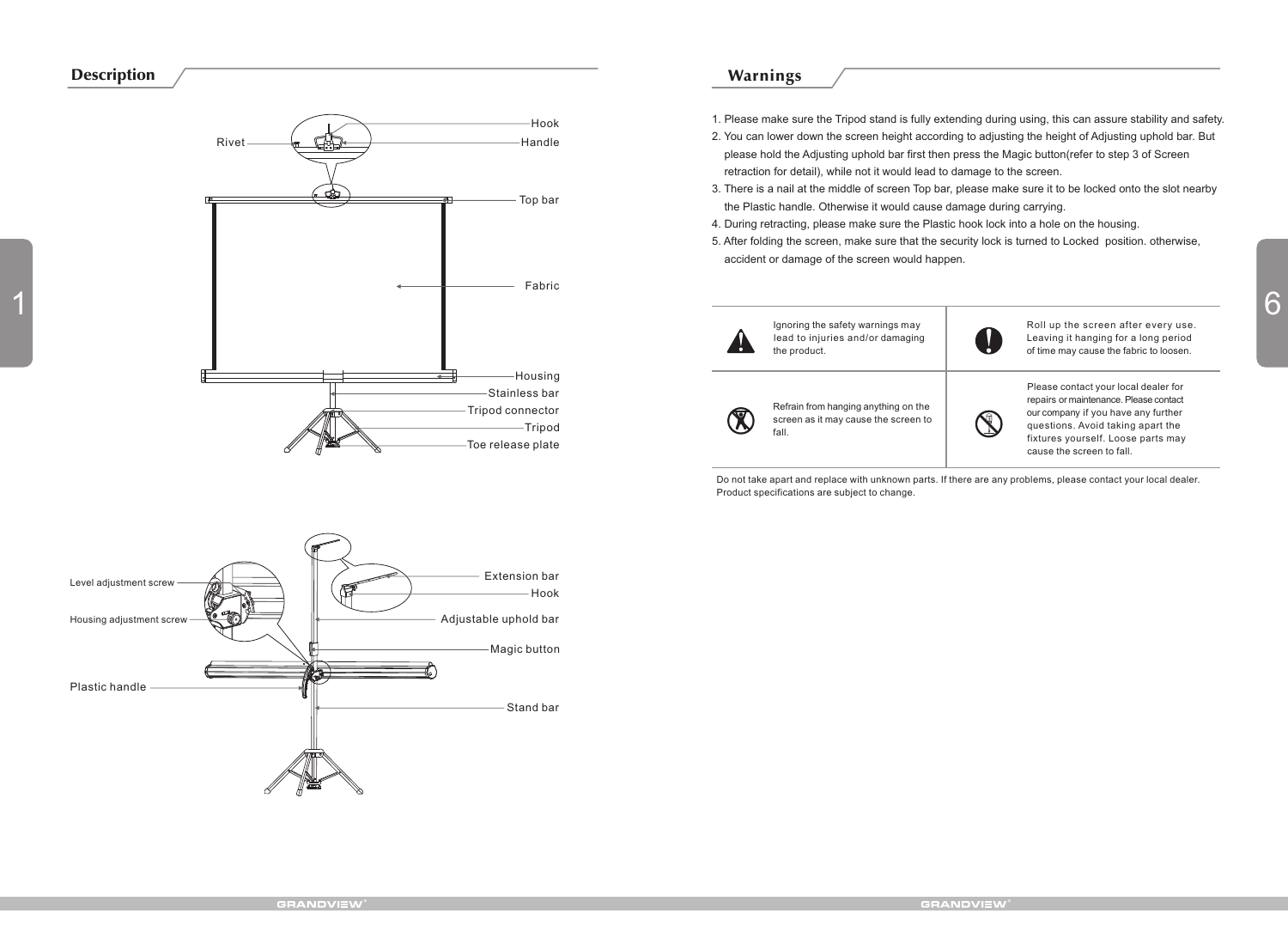## Screen retraction

1. Turn the Housing position lock to "LOCK". (Figure 16)



Figure 18

Unlocked condition

Locked condition

- 2. After release the Plastic handle to Unlocked condition, please hold the handle toraise the housing until you hear a sound"DA", which means housing is locked, then please also lockup the Plastic handle to Locked condition. (Figure 17-19)
- 3. Hold the Adjustable uphold bar with your right hand, then press the Magic button with your left hand to lower down the Adjusting uphold bar to down most point. (Figure 20)

4. Take off the Stainless bar ring from the Plastic hook and retract the screen slowly into the housing. After the housing is rotated to parallel with Aluminum bar, then adjust the Adjustable uphold bar to make the Plastic hook on its top to lock onto a hole on the housing . At this time you can fully retract the Metal tripod stand. (Remarks: Please assure the Top bar is locked onto the Aluminum stand. Figure 21)



Figure 21 lemarks: Assure the Top bar is locked onto the Aluminum stand.

# Screen displaying

1. Grasp the screen handle with one hand and step the toe release plate to fully stretch the tripod on the ground. (Figure1-3)



- 2. Press the Magic button, and raise the adjustable uphold bar to release housing from the plastic hook. (Figure 4)
- 3. Rotate the housing counterclockwise to horizontal level. (Figure 5)
- 4. Press the Magic button to low down adjustable uphold bar to the lowest point. (Figure 6)